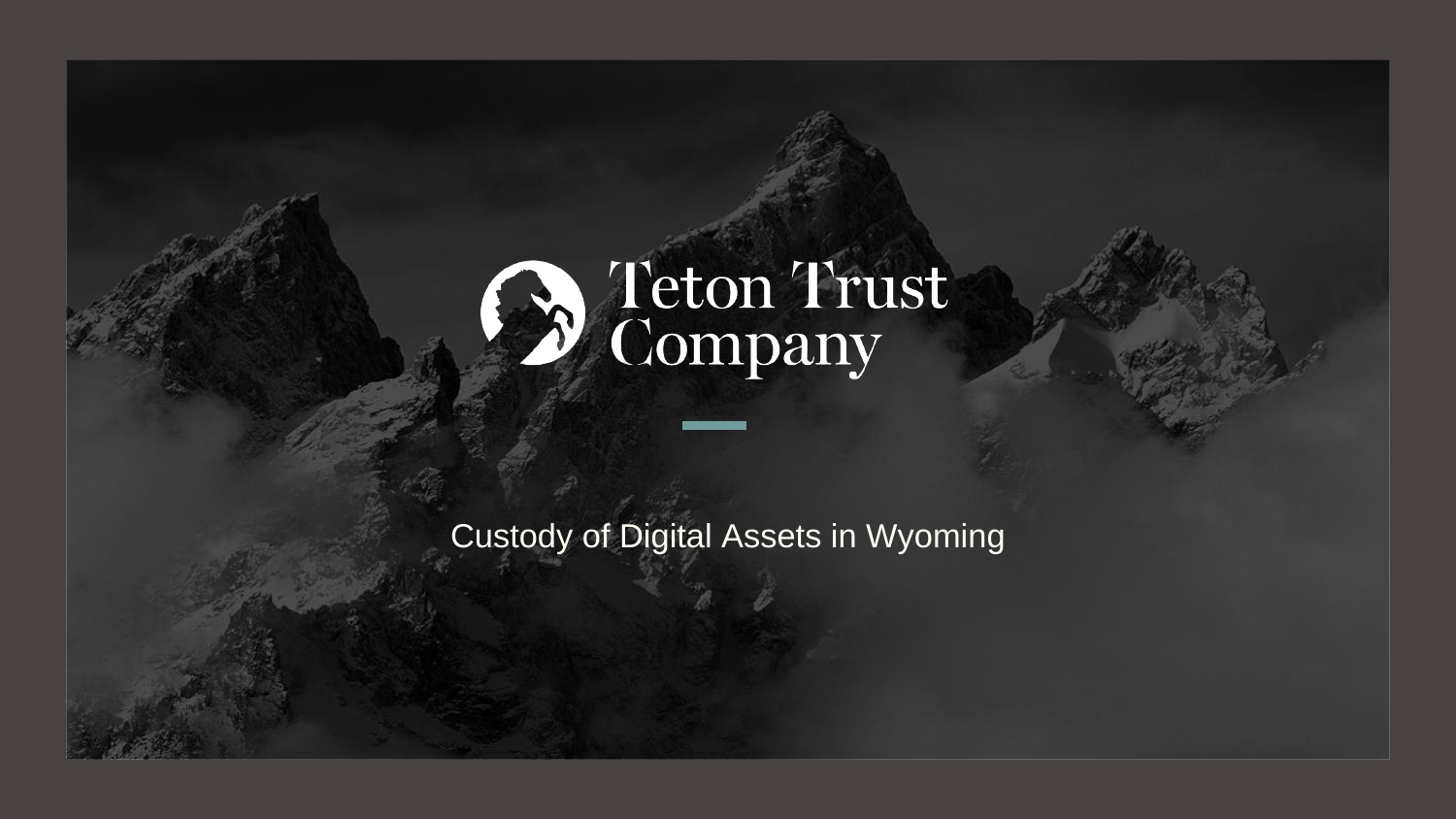



# What is a Blockchain?

It is not just a cryptocurrency vehicle.

Invented by Satoshi Nakamoto.

His aim was to create an international currency that could operate without financial intermediaries (banks).

To do this he created Blockchain technology.

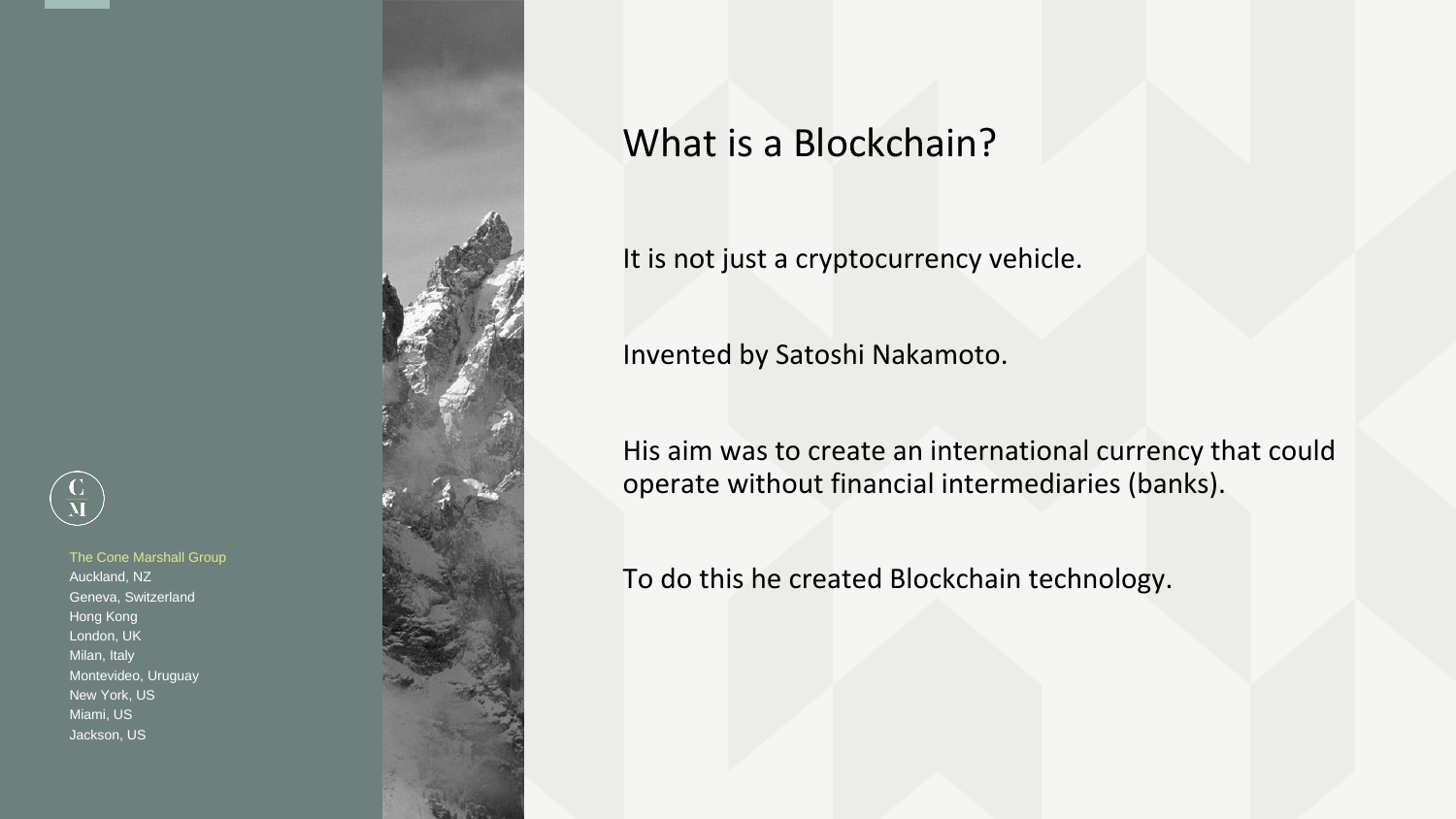



## Blockchain Terminology?

A blockchain is analogous to a bank vault, holding safety deposit boxes, but each box holds only part of the asset that comprises an investors wealth. But in this case the boxes are computers.

Another analogy is a jigsaw puzzle. Only when all the pieces are fitted together, do you see the whole picture. In this case, each piece of the jigsaw is contained in a separate computer.

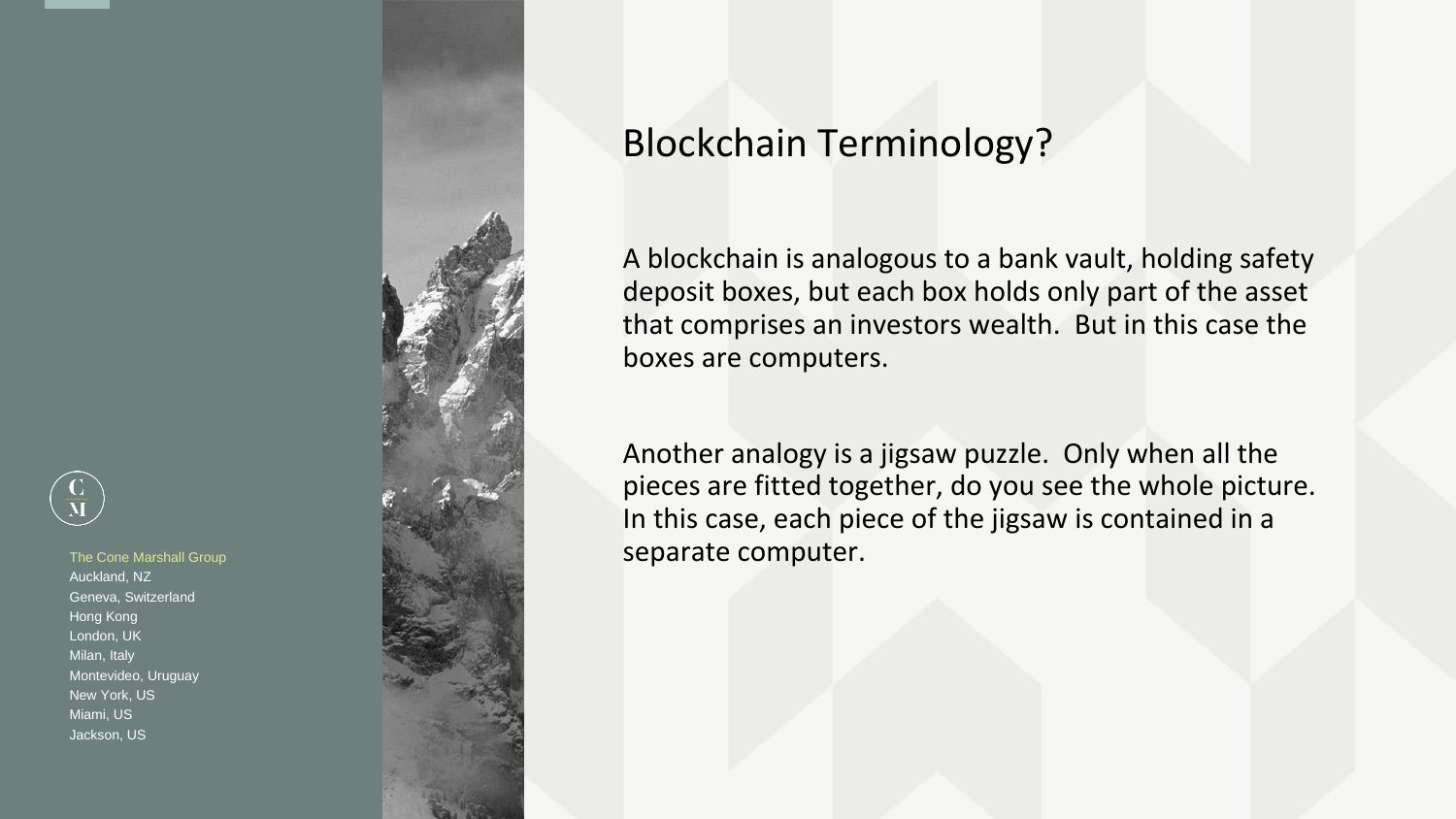



"Key" is the code that enables access to a block of data

- "Hashing" is the process whereby the block transactions are encoded.
- "Nonce" is the whole number that identifies the hashed number
- "Chain" is the whole history of a block of digital data, that is contained in the constantly changing digital transactional data in each block



# Terminology

"Block" is the total transactional data that has taken place in ten minute intervals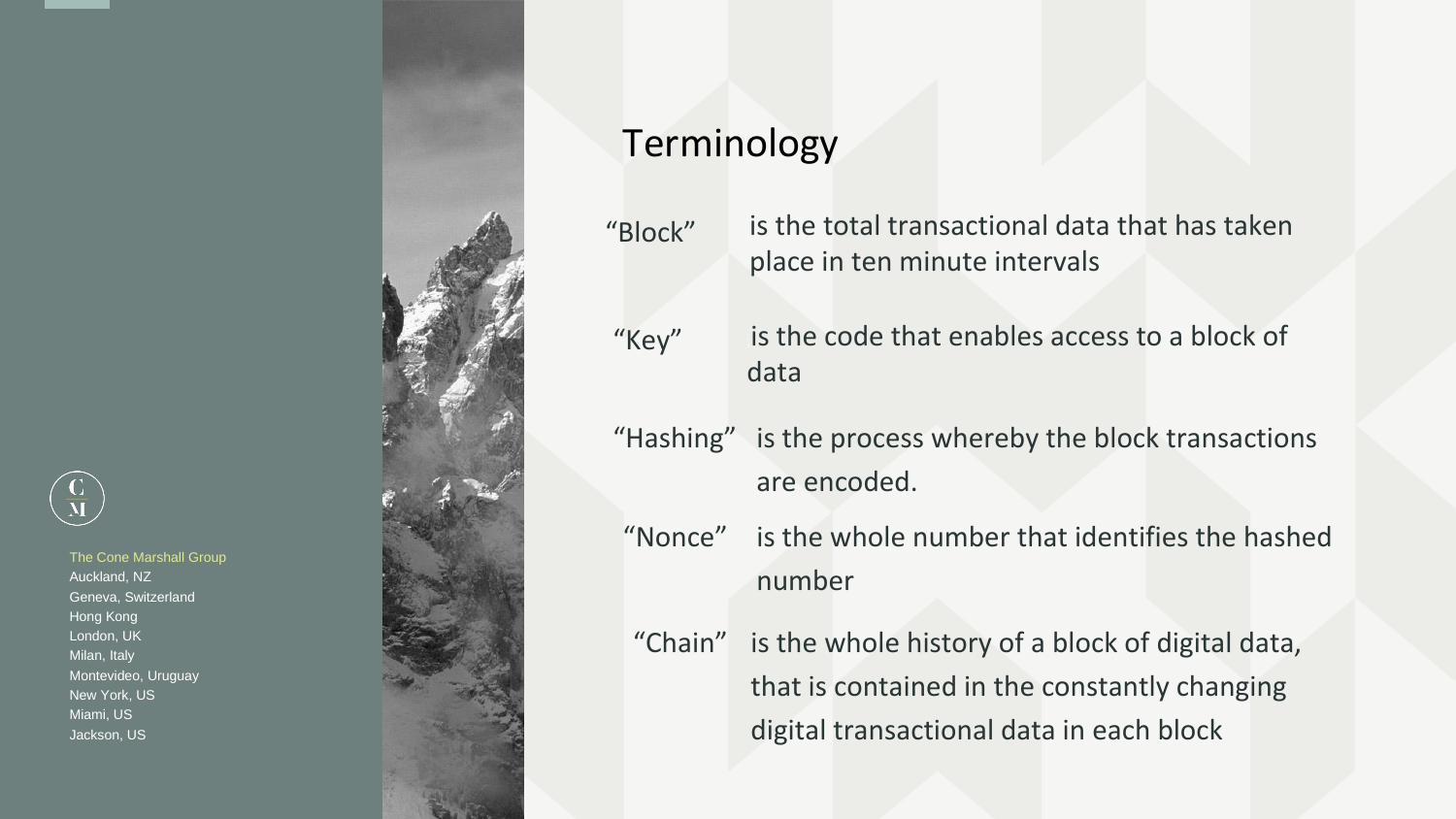



# The effect of Blockchain

Blockchain is a system protocol, deployed over a network of computers (a farm) allowing for a virtually incorruptible (and unhackable) database, by reason of the impossibility of obtaining sufficient information to access the block of data at any one time.

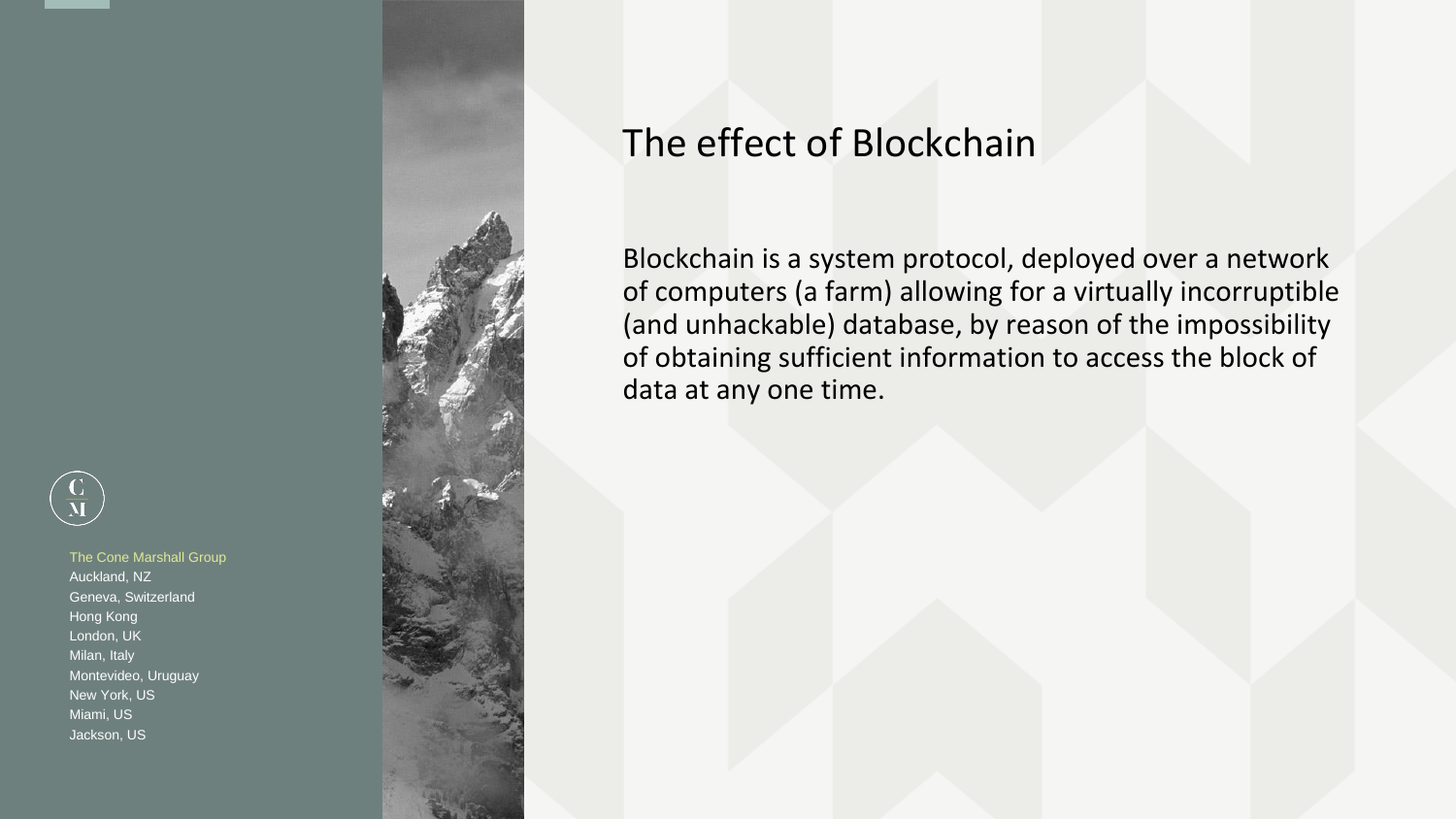



# Digital Assets

Digital assets are notional bundles of rights and obligations, contained in a block of data, which is only accessible by the case of a token (the equivalent of a bitcoin)

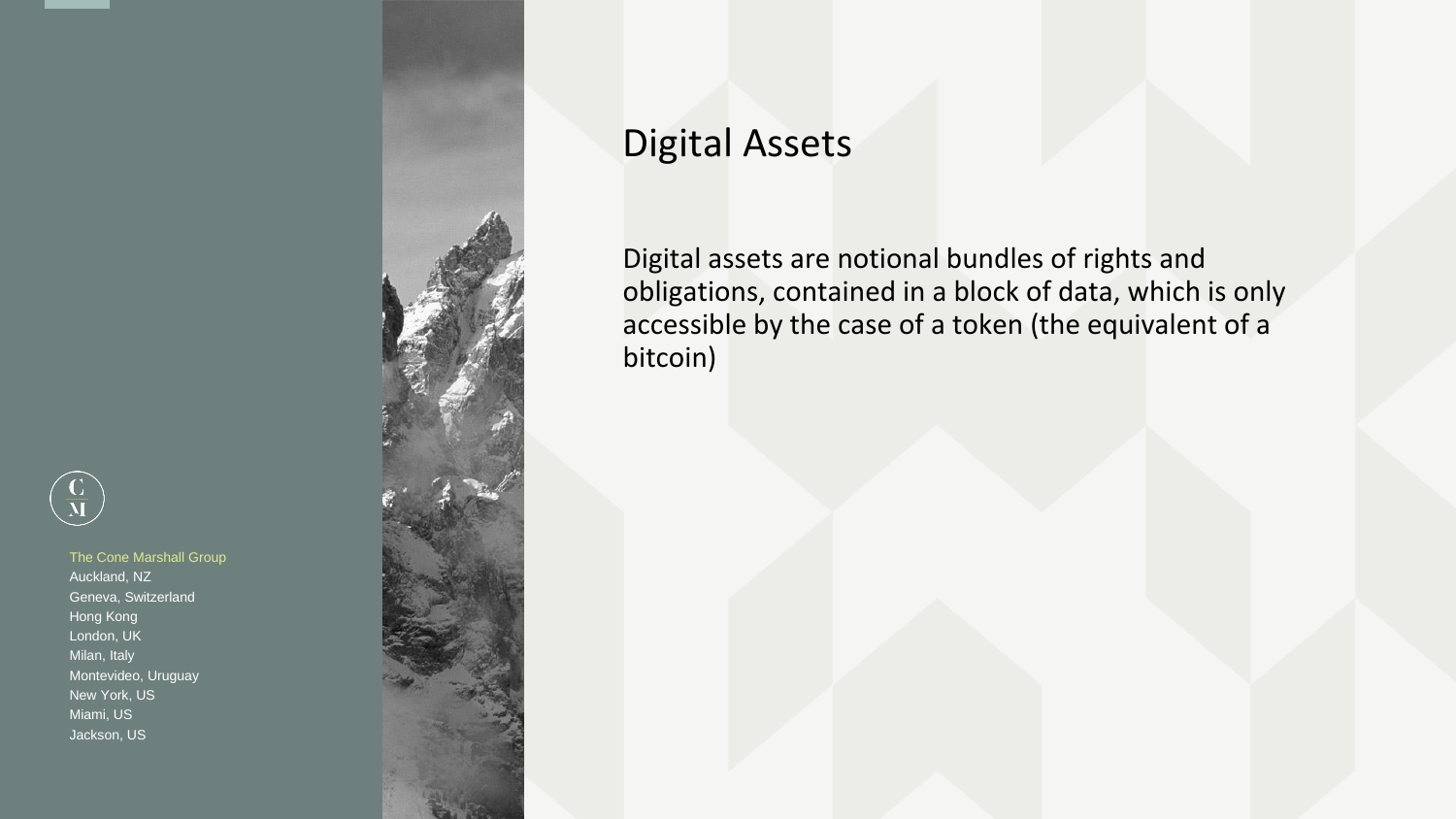



# The Swiss Financial Markets Supervisory Authority categorises digital tokens in 2018

- Payment tokens: what we call cryptocurrencies
- Utility tokens: tokens that give access to a digitately stored application or service
- Assets tokens: these can encompass assets such as company shares, bonds or derivations. These include physical assets that can be traded as a blockchain.